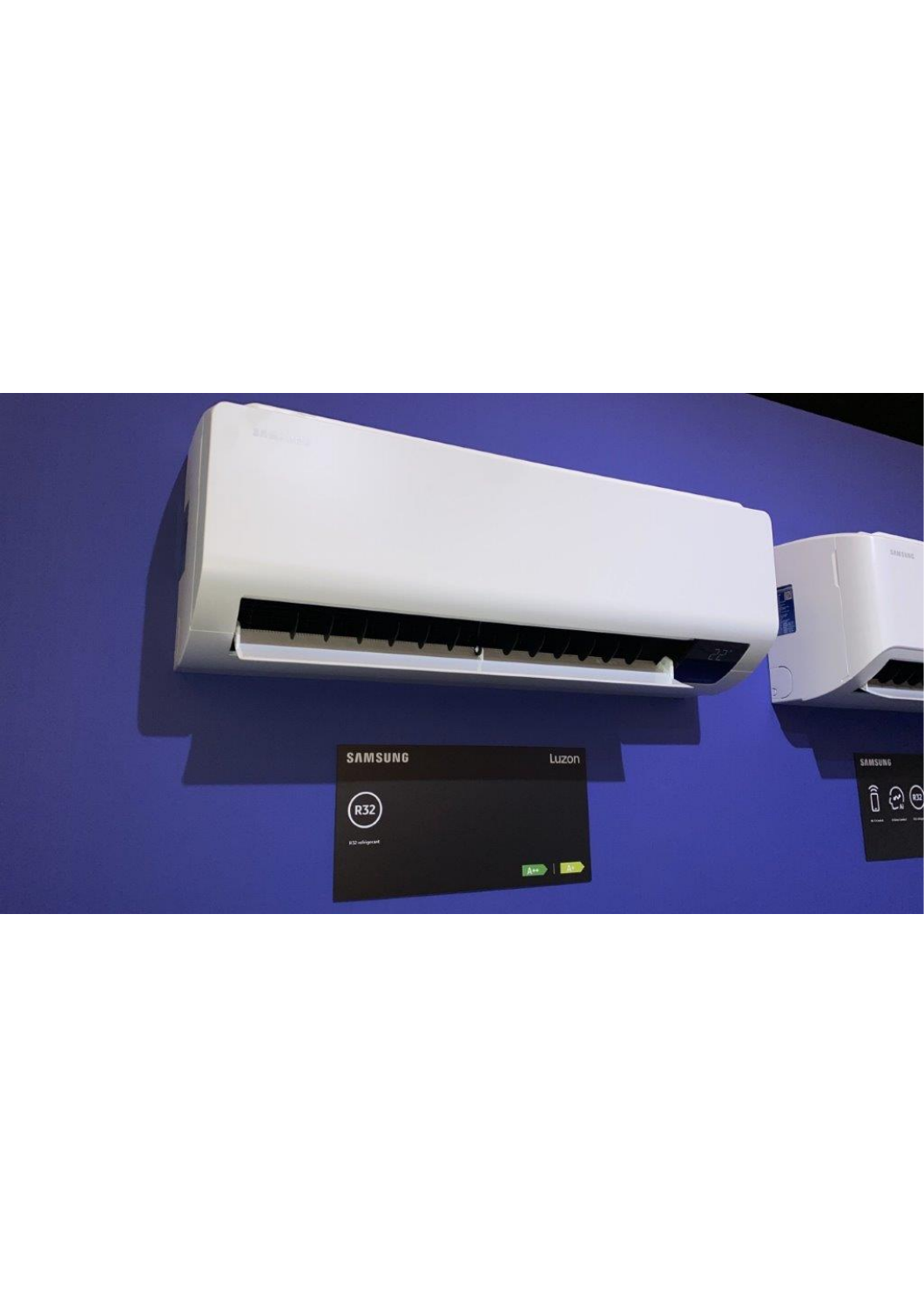

## Nástěnná klimatizační jednotka

## • Easy Filter Plus

|  |  | $\vec{c}$ $\vec{\jmath}$ |
|--|--|--------------------------|
|  |  |                          |

|                |                  | Jmenovitý výkon  |          | Rozměry             | Hmotnost | Připojovací potrubí |                | Napájení   | Energetická účinnost |             | MOC za set     | MOC za set       |
|----------------|------------------|------------------|----------|---------------------|----------|---------------------|----------------|------------|----------------------|-------------|----------------|------------------|
| Typ            | Chlazení<br>(kW) | Vytápění<br>(kW) | Jednotka | šxvxh<br>(mm)       | (kq)     | Kapalina Ø<br>(mm)  | Plyn Ø<br>(mm) | (f/V/Hz)   | <b>SEER</b>          | <b>SCOP</b> | bez DPH<br>(€) | bez DPH<br>(CZK) |
| AR09TXHZAWKNEU | 2.5              | 3.2              | Vnitřní  | 820x299x215         | 9.1      | 6.35                | 9.52           | 1f         | $6.7(A++)$           | $4.0(A+)$   | 768.50€        | 20,826 CZK       |
| AR09TXHZAWKXEU |                  |                  | Venkovní | 660x475x242         | 22.6     |                     |                | 220-240/50 |                      |             |                |                  |
| AR12TXHZAWKNEU | 3.5              | 3.5              | Vnitřní  | 820x299x215         | 9.1      | 6.35                | 9.52           | 1f         | $6.5(A++)$           | $4.0(A+)$   | 853.10€        | 23.119 CZK       |
| AR12TXHZAWKXEU |                  |                  | Venkovní | 660x475x242         | 22.6     |                     |                | 220-240/50 |                      |             |                |                  |
| AR18TXHZAWKNEU |                  | 6.0              | Vnitřní  | 1.055x299x215       | 11.5     | 6.35                | 12.70          | 1f         | $6.8(A++)$           | 3.8(A)      | 1,313.80€      | 35,604 CZK       |
| AR18TXHZAWKXEU | 5.0              |                  | Venkovní | 39.7<br>880x638x310 |          | 220-240/50          |                |            |                      |             |                |                  |
| AR24TXHZAWKNEU |                  | 7.4              | Vnitřní  | 1.055x299x215       | 11.6     | 6.35                | 15.88          | 1f         | $6.4(A++)$           | 3.8(A)      | 1.734.20€      | 46,997 CZK       |
| AR24TXHZAWKXEU | 6.5              |                  | Venkovní | 882x638x310         | 43.2     |                     |                | 220-240/50 |                      |             |                |                  |

| Příslušenství                   |                      |                           |                              |                                             |                                             |  |  |  |
|---------------------------------|----------------------|---------------------------|------------------------------|---------------------------------------------|---------------------------------------------|--|--|--|
| <b>Druh</b>                     | Dodáváno s jednotkou | Volitelné                 | Volitelné                    | Volitelné                                   | Volitelné                                   |  |  |  |
| Model                           | Infračervený ovladač | Kabelový ovladač<br>CZ/SK | Kabelový dotykový<br>ovladač | Adaptér pro napojení<br>kabelového ovladače | Adaptér pro napojení<br>na nadřízený systém |  |  |  |
| Tvo<br>MOC bez DPH $(\epsilon)$ |                      | MWR-WG00KN<br>183.10€     | MWR-SH11N<br>140.70€         | MIM-A00N<br>35.00€                          | MIM-R10N<br>253.50€                         |  |  |  |
| MOC bez DPH (CZK)               |                      | 4.962 CZK                 | 3.813 CZK                    | 949 CZK                                     | 6.870 CZK                                   |  |  |  |
|                                 |                      |                           |                              |                                             |                                             |  |  |  |
|                                 |                      |                           |                              |                                             |                                             |  |  |  |







AIRISE AR4500